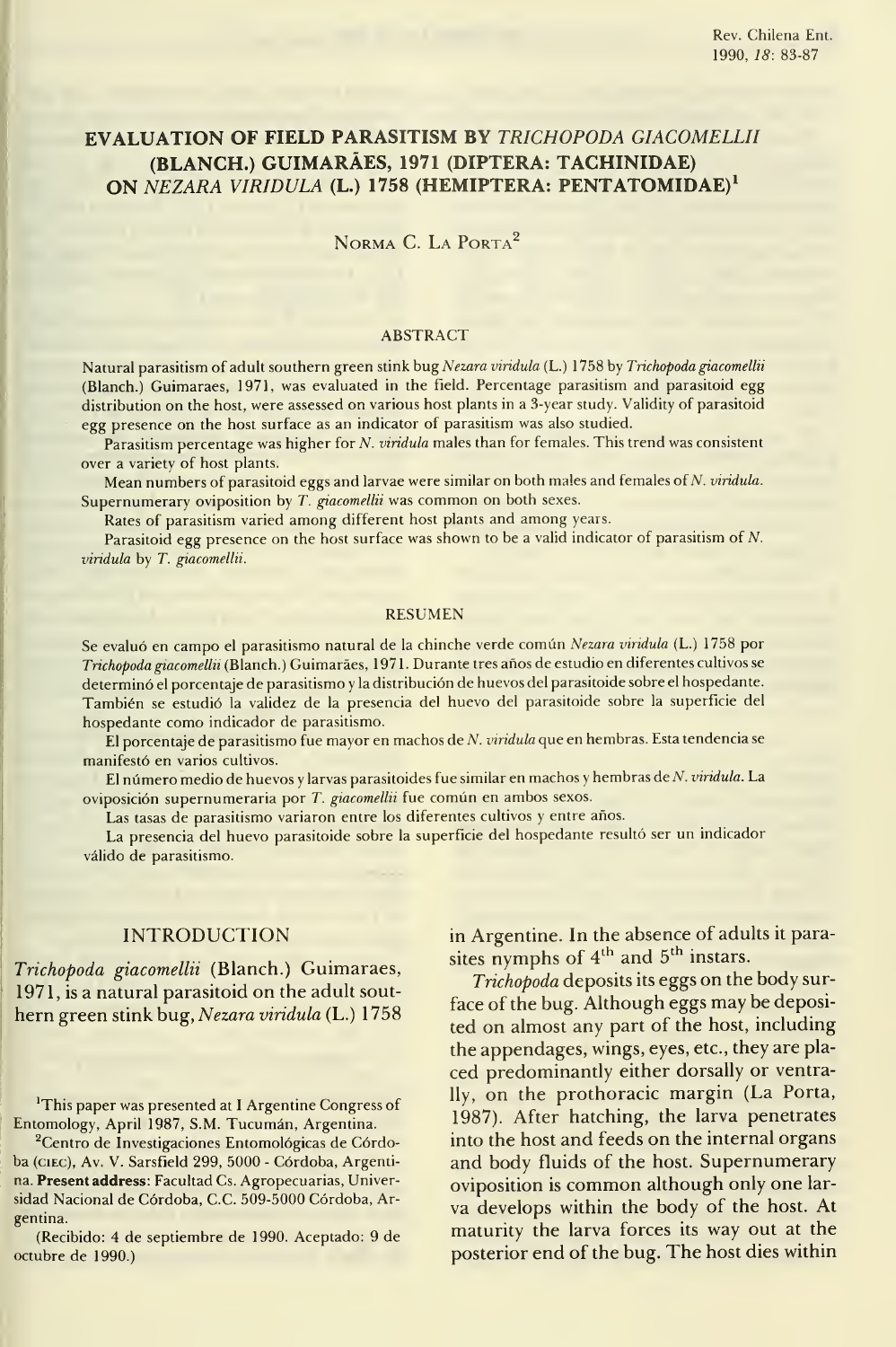a day or two after the emergence of the parasitoid. The parasitoid then pupates in the soil.

Biology and behavior of T. giacomellii are similar to the better known and widely distri buted Trichopoda pennipes Fabricius. Worthley (1924), Shahjahan (1968a, b) and Mitchell  $\&$ Mau (1971) studied the biology and behavior of  $T.$  pennipes and  $Todd \&$  Lewis (1976) determined its incidence on N. *viridula* populations. Numerous attempts on biological control of N. viridula have been made with artificially propagated and released adults of T. pennipes. Results have generally been favourable but not spectacular (De Bach, 1962; Davis, 1964; 1967).

In Argentine, Liljesthróm (1980), La Porta & Crouzel (1984) and LaPorta (1987) studied biological aspects of T. giacomellii, but little information (Molinari et al., 1987) is available in the literature on the impact of this parasite as a natural control agent for  $N$ . viridula.

Theses studies were conducted to evaluate T. giacomellii parasitism on N. viridula populations in the field and on different host plants. On the other hand, the validity of estimating percentage parasitism using parasitoid egg presence as an indicator was assessed.

## MATERIALS AND METHODS

Adults of N. viridula were manually collected from several host plants in different places during 1982, 1983 and 1984. The adult bugs were brought to the laboratory and placed in  $33 \times 33 \times 33$  cm cages, made of plastic mesh (0.2 mm #) over <sup>a</sup> wooden frame. Insects were provided with fresh fruits oí Phaseolus vulgaris (L.), changed every 48 hours. Dead bugs and emerged parasitoids were removed from the cages daily until all insects died.

Each individual was sexed, examined for the presence of T. giacomellii eggs on the tegument, dissected and examined internally for the presence of parasitoid larvae. In every instance the following data were taken concer ning each group: date of collection, host plant, total number of individuals of each sex, total numbers of parasitized and non-parasitized individuals of each sex, number of parasitoid eggs per hostand number of parasitoid larvae per host. A 't' test was conducted for each variable to determine whether differences

existed between males and females. The per centage of insects with parasitoid eggs and the mean number of eggs per host were determined for each sex and for each crop. A 't' test was conducted on males, females, and males plus females collected from different crops to determine if differences existed between rate of parasitism and mean number of eggs per host. The percentage of parasitism was analyzed by Chi-square test  $(X^2)$ .

Dissected N. viridula were examined under a binocular microscope. The classification into truly parasitized or not parasitized was based on the presence of the tracheal funnel, a scle rotized structure which adheres to the host's tracheal trunk and surrounds the posterior end of the larva during the parasitism period. Absence of a tracheal funnel is usually suffi cient evidence for absence of parasitism. Other signs taken into consideration were: lar vae's presence or their remainders (cephalopharyngeal skeletons); abdomen with empty appearance due to reduction of fat bodies and internal organs. Externally, a black stain in the genital región and genital sclerites distorted (specially in males) are also indicators of parasitism; both characteristics being produced by the larva emergency.

The validity of estimating percentage parasitism of N. viridula by T. giacomellii, by using the presence or absence of parasitoid eggs was determined by procedures described by Harris & Todd (1981) for T. pennipes. Apparent parasitism (determined by egg presence/absence) and actual parasitism (determined by dissection) were compared and the frecuency of right/wrong designations was established. Data were analyzed by Chi-square test.

During the studies the laboratory conditions were maintained at  $26^{\circ} \pm 2^{\circ}$ C; 70%  $\pm$ 10% R.H., and a 16 h photophase.

# RESULTS AND DISCUSSION

Table <sup>1</sup> summarizes male and female bug collections and percent parasitism by T. giacomellii on several host plants in 1982-84. Parasitism percentage on male bugs was higher  $(42.1\%)$  than on females bugs  $(30.1\%)$ , except on soybean, Glycine max (L.) Merril, where the difference between sexes was not significant  $(P>0.01)$ . Similar data were obtained by Mit-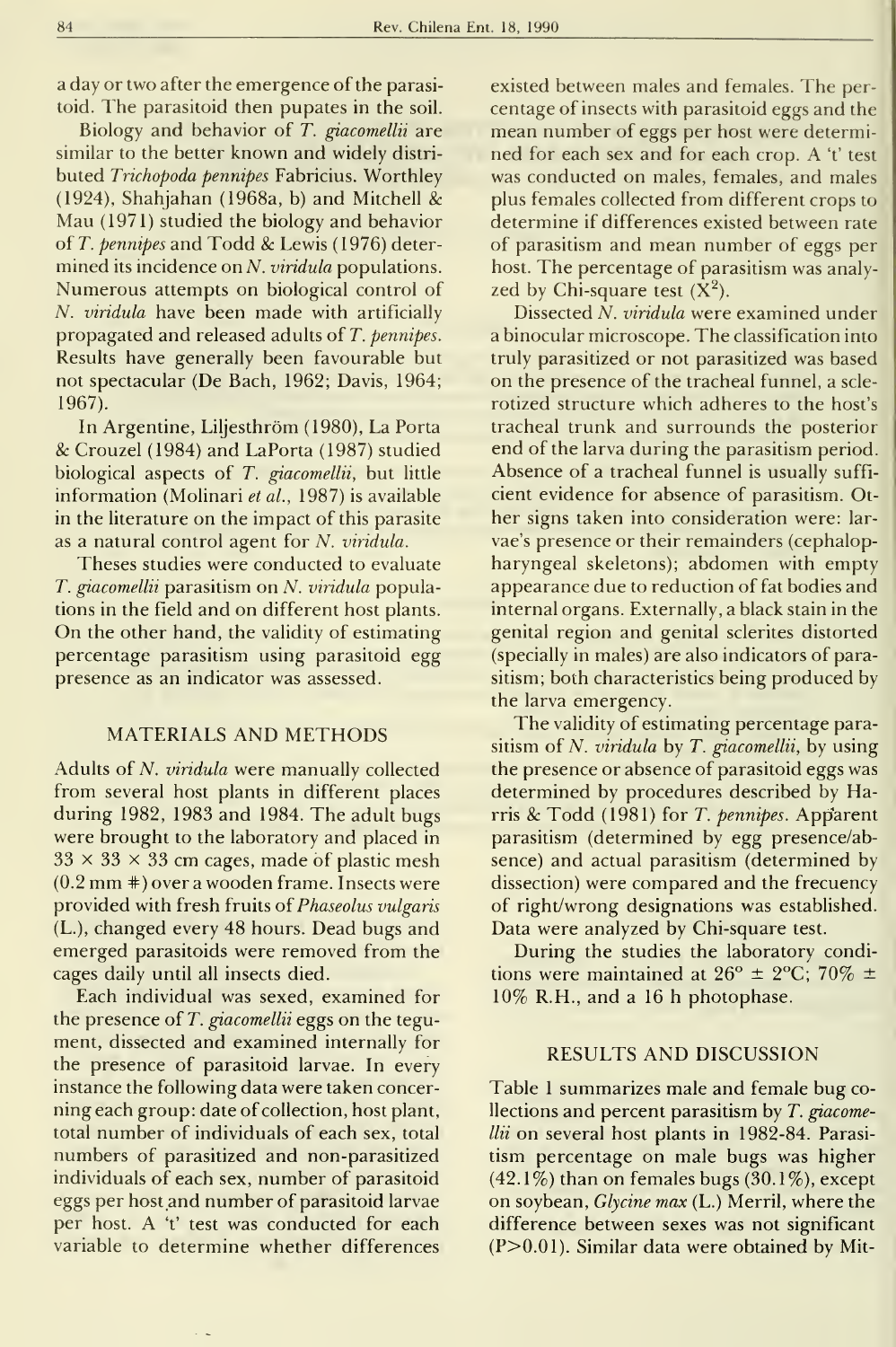TABLE <sup>1</sup> PARASITISM OF NEZARA VIRIDULA BY TRICHOPODA GIACOMELLII ON VARIOUS ALTÉRNATE HOSTS

| Location | Collection  | Host    | N° bugs collected |       | % parasitism |      | $X^2(a)$ |          |  |
|----------|-------------|---------|-------------------|-------|--------------|------|----------|----------|--|
|          | date        | crop    | Total             | ර් ර් | 99           | 33   | 99       |          |  |
| Rafaela  | $16/I$ V/82 | Sorghum | 494               | 244   | 250          | 90.6 | 82.8     | $6.4*$   |  |
| Manfredi | 21/IV/82    | Soybean | 122               | 60    | 62           | 30.0 | 32.0     | 0.1      |  |
| Rafaela  | 27/1/83     | Sorghum | 240               | 150   | 90           | 20.7 | 22.2     | 0.1      |  |
| Rafaela  | 4/11/83     | Sorghum | 344               | 181   | 163          | 49.7 | 22.1     | $28.2**$ |  |
| Manfredi | 22/11/83    | Sorghum | 49                | 20    | 29           | 55.0 | 13.8     | $9.5**$  |  |
| Rafaela  | 23/11/83    | Sorghum | 1 102             | 513   | 589          | 43.7 | 28.0     | 29.4**   |  |
| La Banda | 17/111/83   | Soybean | 75                | 35    | 40           | 25.7 | 40.0     | 1.7      |  |
| La Banda | 25/III/83   | Soybean | 40                | 17    | 23           | 35.3 | 30.4     | 0.1      |  |
| La Banda | $6/I$ V/83  | Soybean | 75                | 36    | 39           | 8.3  | 20.5     | 2.2      |  |
| Manfredi | 17/X/84     | Wheat   | 87                | 43    | 44           | 41.9 | 18.2     | 5.8      |  |
| Manfredi | 25/X/84     | Flax    | 209               | 76    | 133          | 62.5 | 20.5     | $19.1**$ |  |
| Totales  |             |         | 2837              | 1375  | 1462         | 42.1 | 30.1     |          |  |

 $(a) df=1$  $*P<0.05$ 

\*\*P<0.01

 $X^2$ =Chi-Square.

chell & Mau (1971) and Todd & Lewis (1976) for T. pennipes. They postulated the existence of a male stink bug pheromone highly attracti ve not just to the female stink bug but to the tachinid female parasitoid as well.

The parasitism's percentage of males, fe males and total of insects captured was significantly different  $(P<0.01)$  between the different crops and among years. Total percentages were 45.3%, 42.1%, 29.9% <sup>y</sup> 27.9% on sorghum (Sorghum vulgare L.), flax (Linum usitatissimun L.), wheat {Triticum aestivum L.) and soybean, respectively.

Parasitism percentage was higher on those crops where the fruiting structures were more exposed. These observations are in agreement with those reported by Todd & Lewis (1976). According to these authors, behavior could be explained by the differential accessibility of the bugs to the parasitoid considering that the fruiting structures are the preferred feeding site of N. viridula. This three-trophic level relationship deserves further study.

Table 2 shows results on patterns of parasitoid egg distribution on N. viridula. Although the male bugs had a higher percent parasitism and the tendency was towards higher number of parasitoid eggs per male host, the mean number of eggs per host was not significantly different  $(P>0.01)$  between sexes. The mean number of parasitoid eggs per host was significantly higher ( $P<0.05$ ) for the insects captured on sorghum.

Supernumerary oviposition by T. giacomellii on N. viridula was common on both males and females. Out of 677 males bearing parasitoid eggs, 20.5, 9.9, and 20.1% had 2, 3 and 4 or more eggs, respectively. One male was observed with 26 eggs. Out of 532 parasitized females examined, 19.9, 10.7 and 21.6% had 2, 3 and 4 or more eggs, respectively, and up to 16 eggs were found on <sup>a</sup> single female. The large number of eggs which sometimes are deposited on individual hosts suggests that the pre sence of previously laid eggs has little or no deterrent effect on parasitoid oviposition. This tendency would be a disadvantage for the parasitoid since only one adult emerges from each parasitized bug. According to Flanders (1947), an efficient parasitoid must be able to distinguish a parasitized host from a non-parasitized one. Shahjahan (1968b) considers that multiple oviposition may have some positive survival valué for the parasitoid tachinid because it would increase the percentage of successful penetration of larvae.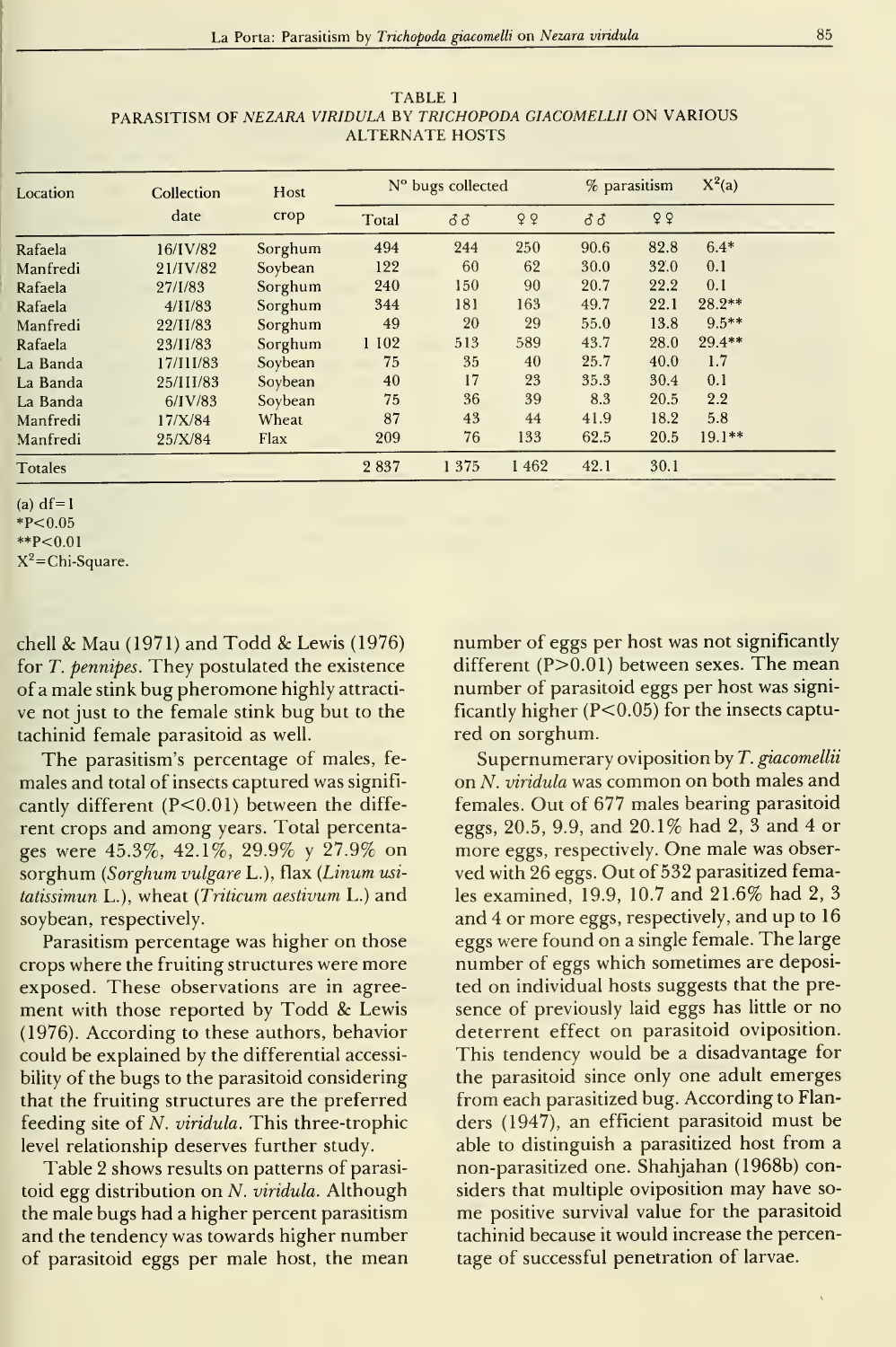| Sex                   | N° bugs<br>N° bugs |             | $N^{\rm o}$ $\bar{x}$ eggs/ | N° eggs of Trichopoda/bug |                |      |                |      |
|-----------------------|--------------------|-------------|-----------------------------|---------------------------|----------------|------|----------------|------|
|                       | collected          | parasitized | pst. bug $(b)$              | 1                         | $\overline{2}$ | 3    | $\overline{4}$ | $+$  |
|                       |                    |             |                             |                           | % pst. bugs    |      |                |      |
|                       |                    |             | 1982                        |                           |                |      |                |      |
| $\delta\,\delta$      | 304                | 239         | 3.7                         | 20.1                      | 22.6           | 13.0 | 10.5           | 33.9 |
| 99                    | 312                | 227         | 3.5                         | 22.5                      | 20.3           | 15.4 | 11.4           | 30.4 |
|                       |                    |             | 1983                        |                           |                |      |                |      |
| $\delta\,\delta$      | 952                | 374         | 1.6                         | 66.8                      | 19.0           | 8.8  | 2.9            | 2.4  |
| 99                    | 973                | 256         | 1.5                         | 68.0                      | 19.1           | 7.8  | 3.5            | 1.6  |
|                       |                    |             | 1984                        |                           |                |      |                |      |
| 33                    | 119                | 64          | 1.9                         | 57.8                      | 21.9           | 4.7  | 7.8            | 7.8  |
| 99                    | 177                | 49          | 1.9                         | 59.2                      | 22.4           | 4.1  | 6.1            | 8.2  |
| Total $\delta \delta$ | 1375               | 677         | 2.4(a)                      | 49.5                      | 20.5           | 9.9  | 6.0            | 14.0 |
| Total $99$            | 1 4 6 2            | 532         | 2.3(a)                      | 47.7                      | 19.9           | 10.7 | 7.1            | 14.5 |

### TABLE <sup>2</sup> EGG DISTRIBUTION OF TRICHOPODA GlACOMELLII ON NEZARA VIRIDULA COLLECTED FROM VARIOUS HOST PLANTS

(a)There is no difference between sexes ( $t' = 1.66$ ; P $> 0.01$ ; df=1 207).

(b)pst. = parasitized.

In laboratory,  $62.5\% \pm 0.06\%$  of T. giacomellii larvae penetrated successfully. The mean numbers of larvae per host  $(\bar{x}=2.2; \bar{r}=1-7)$ did not differ (P>0.01) between sexes. After pupation, adult successful emergency was about 94.3%. Sex ratio of adult flies emerging was 0.47  $\delta$   $\delta$  to 0.53  $\Omega$   $\Omega$  (La Porta, 1987).

The simple method of using presence of parasitoid eggs on the host surface to estímate percentage parasitism is demonstrated as valid (Table 3).

Pooling all collections, only 12.7% of designations of bugs bearing parasitoid eggs as parasitized were wrong. Likewise, in designating bugs without parasitoid eggs as not parasitized, the error was  $15.1\%$  (X<sup>2</sup>=2.3; P>0.01) thus offsetting the fírst type of error. In agreement with Todd & Lewis (1976) it should be added that the estimates should be based on a reasonably large number of collections, over large areas, to minimize the chance of over or underestimation of actual percentage of parasitism.

## TABLE <sup>3</sup> FREQUENCY OF RIGHT/WRONG DESIGNATION OF NEZARA VIRIDULA BEARING TRICHOPODA GlACOMELLII EGGS A PARASITIZED AND THOSE WITHOUT EGGS AS NOT PARASITIZED(a)

| Designation          | Bugs with<br>parasitoid eggs | <b>Bugs</b> without<br>parasitoid eggs | $To-$<br>tales |
|----------------------|------------------------------|----------------------------------------|----------------|
| Right                | 1053                         | 1 3 8 3                                | 2 4 3 6        |
| Wrong                | 157                          | 244                                    | 40I            |
|                      | 1210                         | 1627                                   | 2837           |
| Totals               |                              |                                        |                |
| % wrong designations | 12.7%                        | 15.1%                                  |                |

 $(a)X<sup>2</sup>$  was used top test any difference.  $X^2=2.3$ ; (df=1).